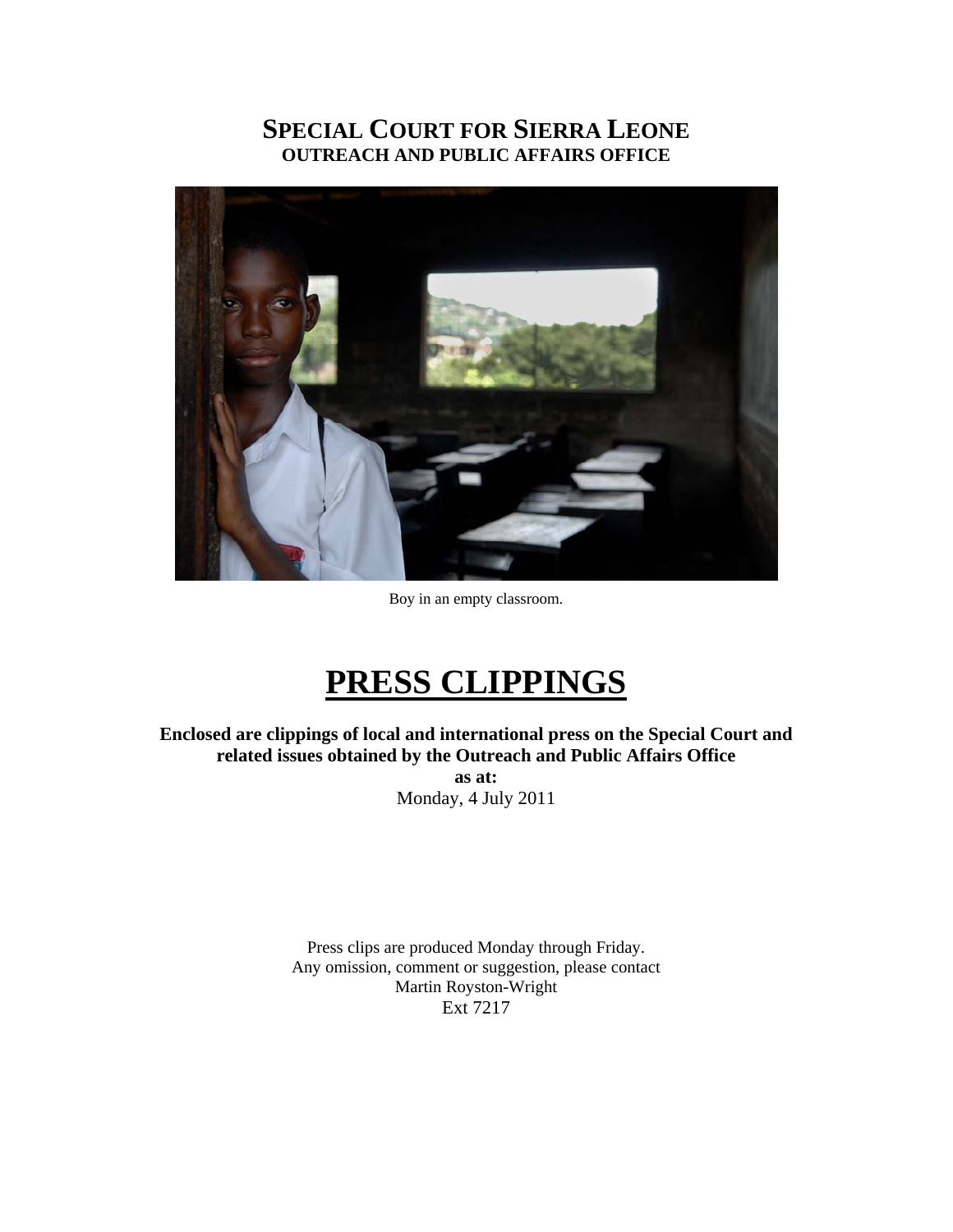| <b>Local News</b>                                                                        |             |
|------------------------------------------------------------------------------------------|-------------|
| Initial Appearance for Five Accused of Contempt Will Take Place July 15 / OPA            | Page 3      |
| 5 To Appear Before Special Court in Freetown, July 15 / Independent Observer             | Page 4      |
| <b>International News</b>                                                                |             |
| The Charles Taylor Prophecy Comes True! / The Southern Times                             | Pages 5-8   |
| Bosnian Serb Genocide Suspect Mladic Refuses to Enter Plea / CNN                         | Pages 9-10  |
| Ratko Mladic Removed From War Crimes Court After Being Disruptive / The Guardian         | Page 11     |
| Kenyans Support Prosecution of 'Masterminds' of Post-Election Violence/ Voice of America | Pages 12-13 |
| Bensouda - ICC Protecting Africans, Not Targeting Them / The Daily Observer              | Page 14     |
| Will UN Resolution 1973 Only Hamstring The ICC's Arrest Warrant? / Reuters               | Pages 15-16 |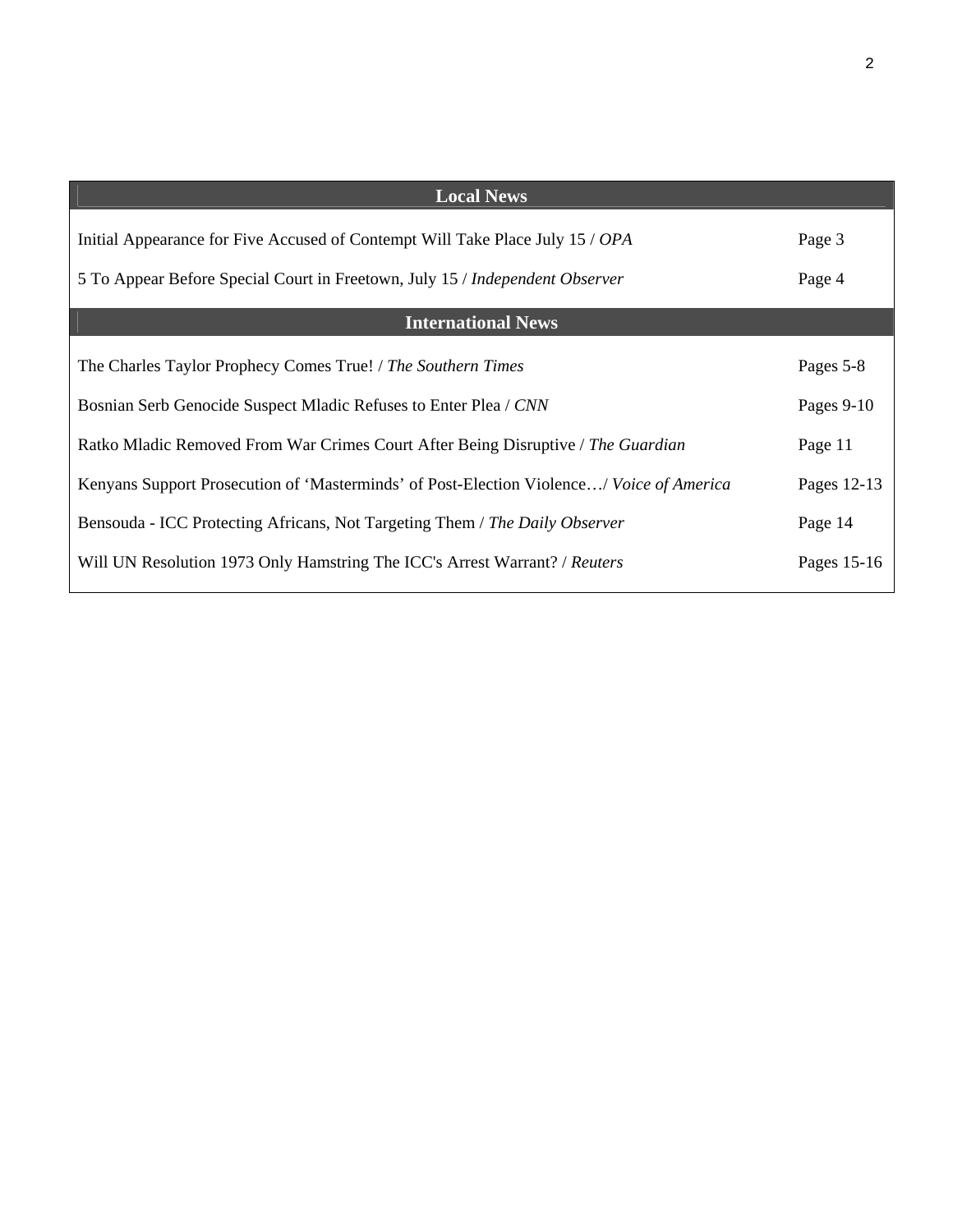

## **Special Court for Sierra Leone**

Outreach and Public Affairs Office

# **PRESS RELEASE Freetown, Sierra Leone, 1 July 2011**

#### **Initial Appearance for Five Accused of Contempt Will Take Place July 15**

Five persons accused of contempt have been ordered to appear before the Special Court in Freetown on July 15 to plead to charges they attempted to interfere with Prosecution witnesses.

Hassan Papa Bangura, aka "Bomblast" and Samuel Kargbo, aka "Sammy Ragga", are ordered to appear before Justice Teresa Doherty at 9:00 a.m., while convicted former Armed Forces Revolutionary Front (AFRC) leaders Ibrahim Bazzy Kamara and Santigie Borbor Kanu, aka "Five-Five", are ordered to participate in the proceedings by video link from Rwanda. All four are charged with two counts of attempting to bribe a witness to recant testimony given in the AFRC trial. Kamara faces an additional count of disclosing the name of a protected witness "in knowing violation of an order of a Chamber".

Eric Senessie is ordered to appear in court at 12:00 p.m. to plead to a nine count order in lieu of an indictment. He is charged with nine counts of attempting to induce Prosecution witnesses in the Taylor trial to recant testimony given before the Court in The Hague.

The Special Court's Defence Office has assisted the Accused in securing legal representation.

If convicted of contempt under Rule 77 of the Rules of Procedure and Evidence, the Accused could face a prison sentence of up to seven years, a fine of up to two million leones (approximately \$500), or both.

#### #END

The Special Court is an independent tribunal established jointly by the United Nations and the Government of Sierra Leone. It is mandated to bring to justice those who bear the greatest responsibility for atrocities committed in Sierra Leone after 30 November 1996.

#### INFORMATION FOR MEDIA - NOT FOR ADVERTISING

Produced by the Outreach and Public Affairs Office Special Court for Sierra Leone Mobile: 232 76 655732 Email: SCSL-pressoffice@un.org

Visit our website at www.sc-sl.org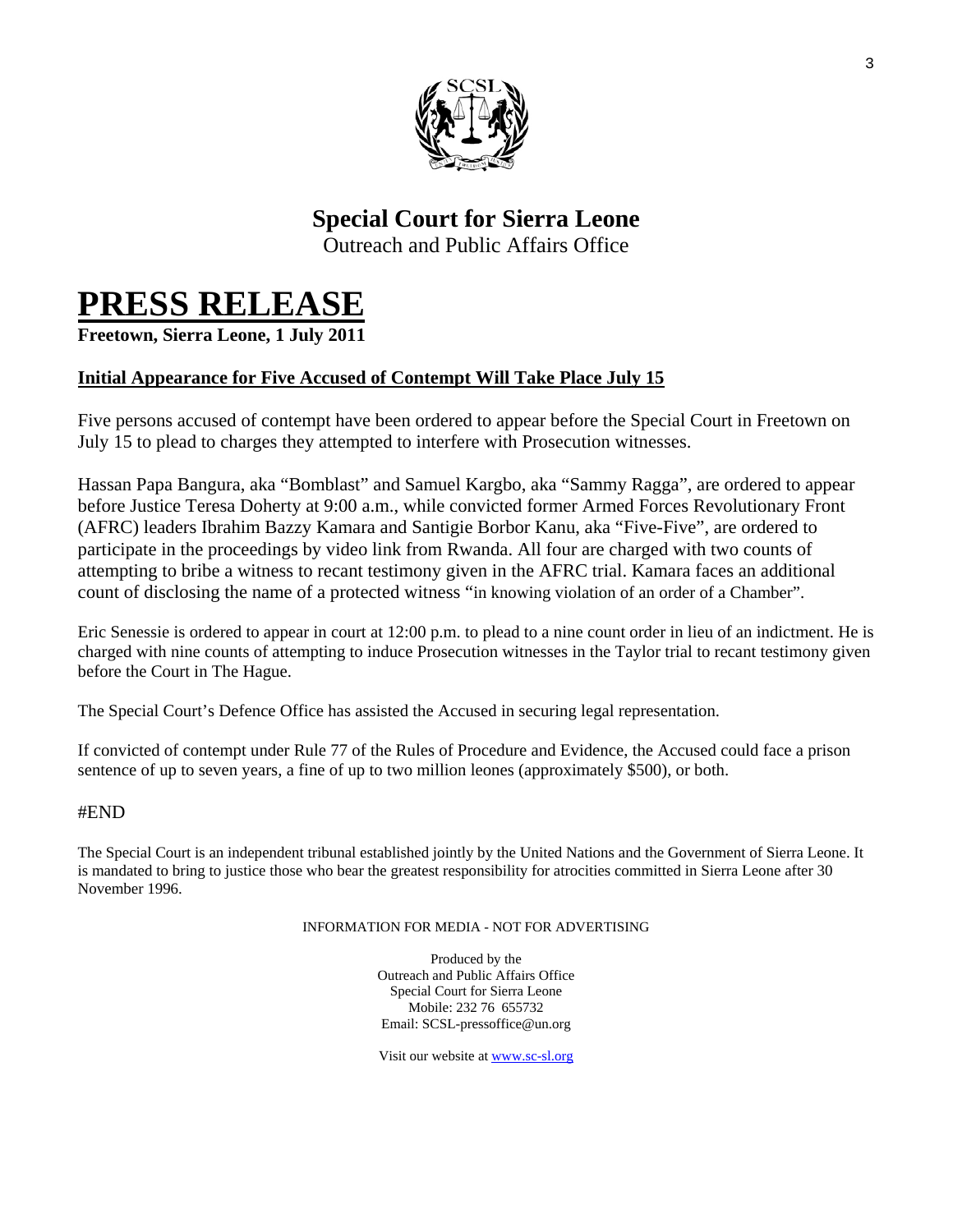## 5 to appear before **Special Court in** Freetown, July 15 Justice Teresa Doherty, presiding

#### Written by Solomon Moriba 1 July 2011

Five persons accused of contempt have been ordered to appear before the Special Court in Freetown on July 15 to plead to charges they attempted to interfere with Prosecution witnesses. Hassan Papa Bangura, aka "Bomblast" and Samuel Kargbo, aka "Sammy Ragga", are ordered to appear before Justice Teresa Doherty at 9:00 a.m., while convicted former Armed Forces Revolutionary Council (AFRC) leaders Ibrahim Bazzy Kamara and Santigie Borbor Kanu, aka "Five-Five", are ordered to participate in the proceedings by video link from Rwanda where they are serving their sentences. All four are charged with two counts of attempting to bribe a witness to recant testimony given in the AFRC trial. Kamara faces an additional count of disclosing the name of a protected witness "in knowing violation of an order of a Chamber".

Eric Senessie is ordered to appear in court at 12:00 p.m. to plead to a nine count order in lieu of an indictment. He is charged with nine counts of attempting to induce Prosecution witnesses in the Taylor trial to recant testimony given before the Court in The Hague.

The Special Court's Defence Office has assisted the Accused in securing legal representation.

If convicted of contempt under Rule 77 of the Rules of Procedure and Evidence, the Accused could face a prison sentence of up to seven years, a fine of up to two million Leones (approximately \$500), or both.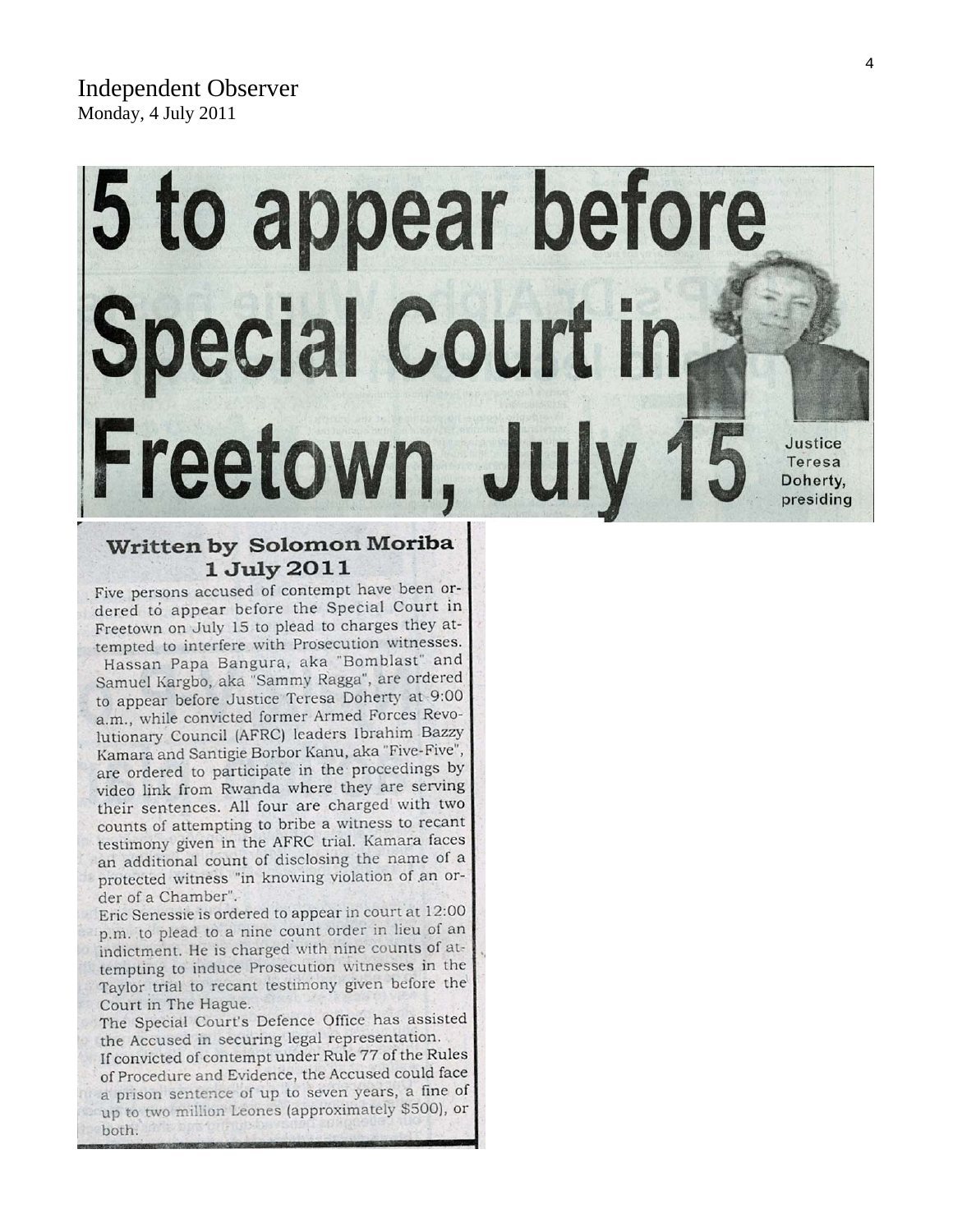### The Southern Times

Friday, 1 July 2011

#### **The Charles Taylor prophecy comes true!**

By Walter Chari and Mabasa Sasa



'And here I am, a former Afri

'And here I am, a former African Head of State who has been transplanted from our continent to an isolated jail cell in the Netherlands, awaiting trial at the hands of a court behind which the powerful nations are to be found... Today it is me and God only knows who it will be tomorrow.'

These words were written by the former Liberian President Charles Taylor in one of his many letters since 2007 to the leaders of the African Union, ECOWAS and other continental statesmen soon after Nigeria so infamously handed him over to the West after having

promised to help him.

Taylor had been hounded for Liberia, and – much like with Muammar Gaddafi in Libya right now – there was no real pity for a man many people viewed as a warlord in expensive clothing.

But just as with Gaddafi now, there was, and still is, a lot of rancour about the manner in which the West took it upon themselves to intervene in Africa's affairs so that they could impose a regime that was better suited to them than to the people of the continent and more importantly, the people of Liberia.

Taylor pleaded for the 'formation of a commission to look into the political and legal underpinnings of how I ended up in Europe to face trial and their implications for other African Heads of States and Government'.

The very manner in which Taylor came to be in the hands of the ICC says a lot about the disdain with which Africa is held by West.

#### **It was in 2006.**

Taylor was in Ghana and was engaged in peace talks sponsored by the African Union and the UN to end Liberia's civil strife.

Present at those talks were the host, John Kufuor, South Africa's Thabo Mbeki, Mozambique's Joaquim Chissano, Nigeria's Olusegun Obasanjo and Sierra Leone's Tejan Kabbah.

An indictment was sent via email – they did not even have the courtesy of sending an emissary – to the Ghanaian government, while a Press conference was being held far away in Sierra Leone to announce to the world that Taylor would face a slew of charges revolving around alleged crimes against humanity (he is now facing 11 charges related to the war in Sierra Leone).

Kuffour, seeing that things were getting out of hand, put Taylor on his own presidential jet and flew him to Monrovia.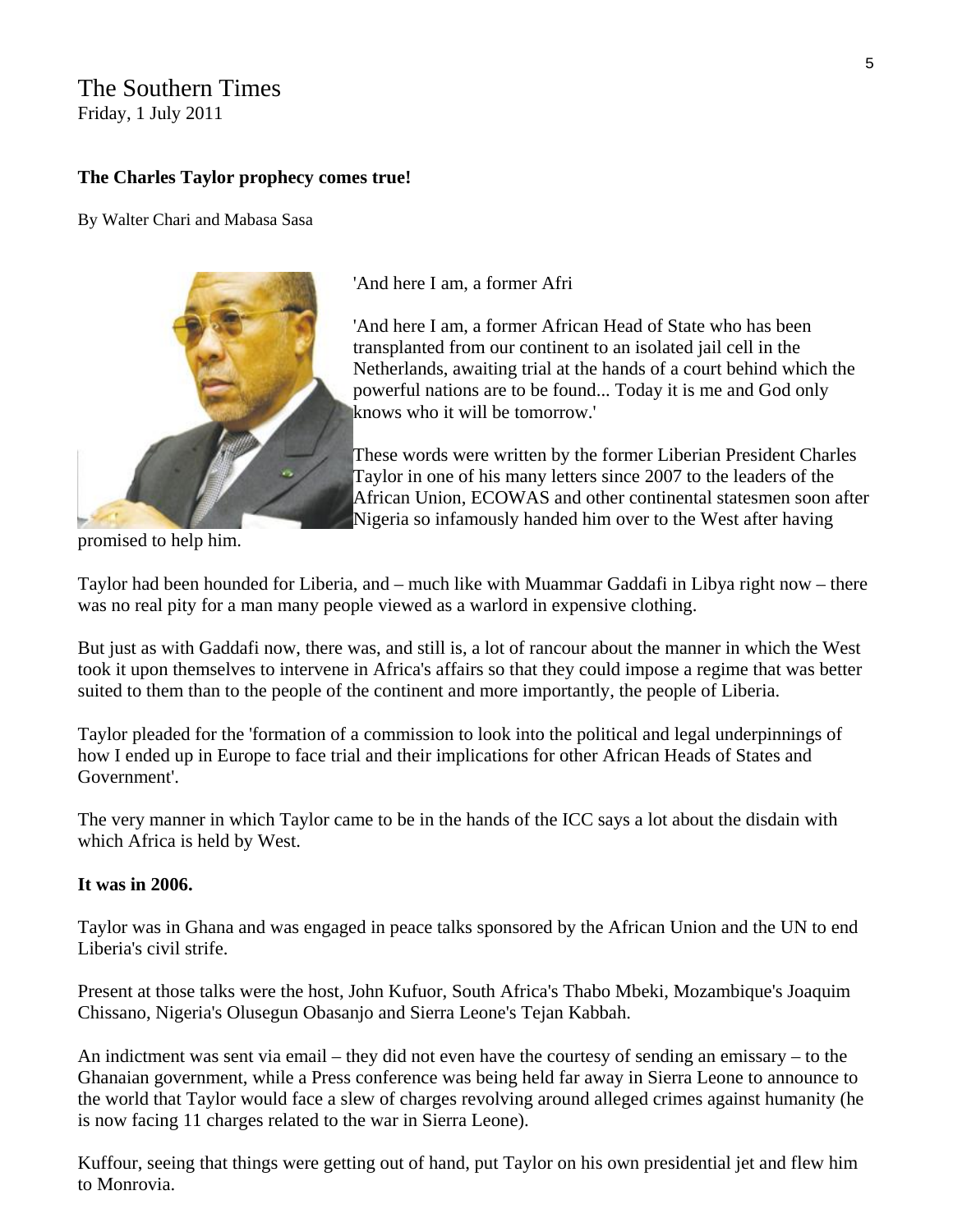The New African magazine (March 2004) subsequently quoted Kufuor saying he 'felt betrayed by the international community' by the manner in which the Taylor issue was being handled.

'Five African presidents were meeting in Accra to find ways of kick-starting the Liberian peace process, and Mr Taylor had been invited as President of Liberia.

'We were not even aware that a warrant had been issued for his arrest. Incidentally, the African leadership had taken the initiative to convince Mr Taylor to resign and allow all the factions in Liberia to negotiate. 'It was when the presidents were leaving my office for the Conference Centre where Mr Taylor was expected to make a statement that word came in that a warrant had been issued for his arrest. 'I really felt betrayed by the international community (and) I informed the United States of the embarrassment that the announcement caused.'

Observers said Africa's anger at the time stemmed from the fact that it seemed the warrant for Taylor's arrest was deliberately issued to scupper the Liberian peace talks and showed no respect for their efforts (echoes of what is happening in Libya?).

New African wrote: 'The then chief prosecutor of the Court, the American lawyer David Crane, perhaps thinking about the interests of his home government more than the interests of West Africans, may have calculated that a successful conclusion of the Accra talks would lead to elections in Liberia fixed for July 2003 which were likely to be won by Taylor and his NPP party.

'That was bad news for the external agenda, and the earlier the talks were nipped in the bud, the better. The plan worked! Though the talks continued in Accra, Taylor agreed to step down as president if he were seen as the impediment to peace. And on 11 August 2003, he duly relinquished power and went into exile in Nigeria, after an immunity-from-prosecution deal had been arranged and secured by the African Union, ECOWAS, the UN, and the US and UK governments…

'The understanding was that Taylor would continue to be protected by the Nigerian government, and would not be handed over to the Special Court (for Sierra Leone).

'To give him double assurance, Presidents Kufuor, Mbeki, Chissano and Obasanjo accompanied him to the Nigerian capital, Abuja, on the first leg of the journey into exile...

'But contrary to the deal, the Special Court and Western human rights groups - with an agenda to push got some 300 African NGOs to back a public relations campaign to force Nigeria to hand over Taylor.

'Lawsuits were hastily arranged in Nigeria, and Obasanjo, facing unpopularity at home for his plan to seek a third term, began to bow to the pressure by making one fateful promise: he would only hand over Taylor to an elected Liberian president who makes the request.

'In the event, President Ellen Johnson-Sirleaf, who had initially stated, correctly, that the Taylor issue was not a priority, came under intense pressure from Washington and the human rights community as her recent visit to the US loomed.'

Today Taylor is at The Hague, but before his trial began he issued that stark warning: 'Today it is me and God only knows who it will be tomorrow.'

#### **It now seems chillingly prophetic.**

In June 2008 the International Criminal Court issued a warrant of arrest to Sudanese President Omar al-Bashir over the Darfur crisis, becoming the first sitting Head of State in the world to be so indicted by the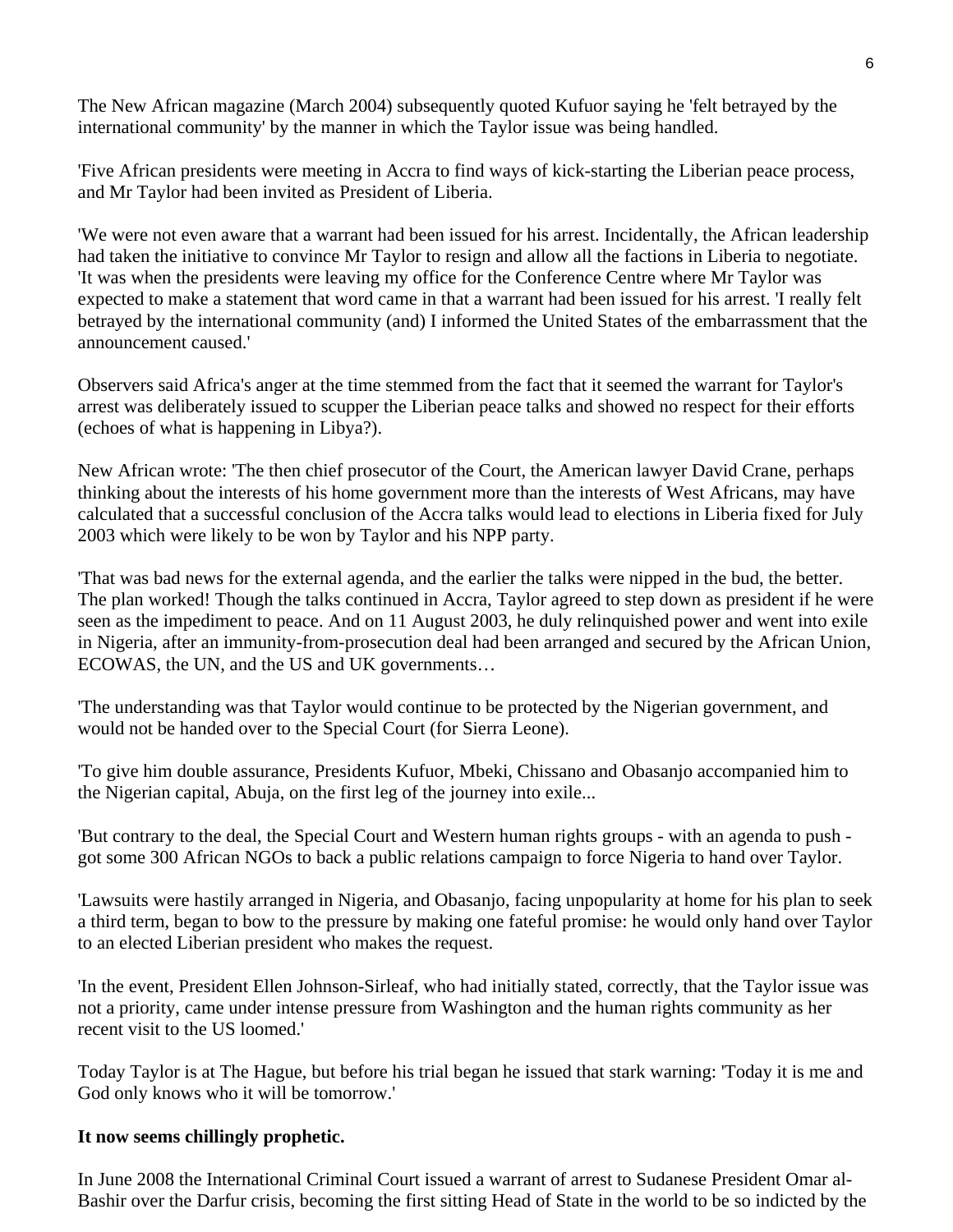#### ICC.

Other notable African figures to be also arrested or indicted by the ICC was the former Vice President of the interim government of the Democratic Republic of Congo, Jean-Pierre Bemba, who was arrested and extradited to The Hague in May 2008.

The ICC's rather overzealous chief prosecutor Luis Moreno-Ocampo, who certainly appears to have no real sense of justice seeing as he rushes to indict Gaddafi but has never uttered a word about George W Bush and Tony Blair over Iraq and Afghanistan, stands before a compliant Western media waving these indictments at the drop of a hat.

It is also rather strange that the United States, itself not a signatory of the Rome Statue that created the ICC, is always at the centre of pushing for African and Eastern European leaders to be taken to The Hague.

The Israeli government kills with impunity on a daily basis unarmed civilians in Palestine and the ICC is mum about it.

Right now France's Nicolas Sarkozy – fresh from taking the United Nations to the level of aggressors in Cote d'Ivoire – is all over the show in Libya and ordering airstrikes on Tripoli in a bid to assassinate Gaddafi.

Britain right now refuses to repatriate the islanders of Chagos to their homes after they were forcibly and brutally removed between 1968 and 1971 to make way for the American military base on Diego Garcia.

All these are holocausts that are in the public glare but Moreno-0campo is somehow blind to all of this.

What has to be granted is that the world really does need an international court, but is the ICC as it is what we need?

Was the ICC created to hound African leaders and those of smaller nations alone?

Is the ICC a calculated assault on Africans to prove to the world that the continent is barbaric and needs someone as excitable as Moreno-Ocampo to bring order and development?

The world has seen rape, torture, gross human rights abuses and looting of oil and historical artifacts in Iraq and Afghanistan, but no one associated with these wars has come within even a sniff of The Hague.

Guantanamo Bay, itself located on occupied Cuban territory in defiance of international law, continues to exist and no one knows what manner of abuses are going on in there, even as Barack Obama has the nerve to tell the world about 'change'.

The US continues to torture prisoners of its 'war on terror' in other territories so that it does not have to torture them on American soil but not a murmur is heard from Moreno-Ocampo.

The swiftness with which the ICC prosecutor has managed to 'investigate' and collect 'evidence' in Libya against Gaddafi is astonishing to say the least.

It took nearly a decade for the ICC to collect evidence and testimony on the 'war crimes' in the former Yugoslavia.

Even after the investigations, the tribunal prosecuted only three Bosnian Serb commanders and the former President Slobodan Milosevic died while in detention.

At present, there are 22 cases currently before the ICC, all of them pertaining to crimes allegedly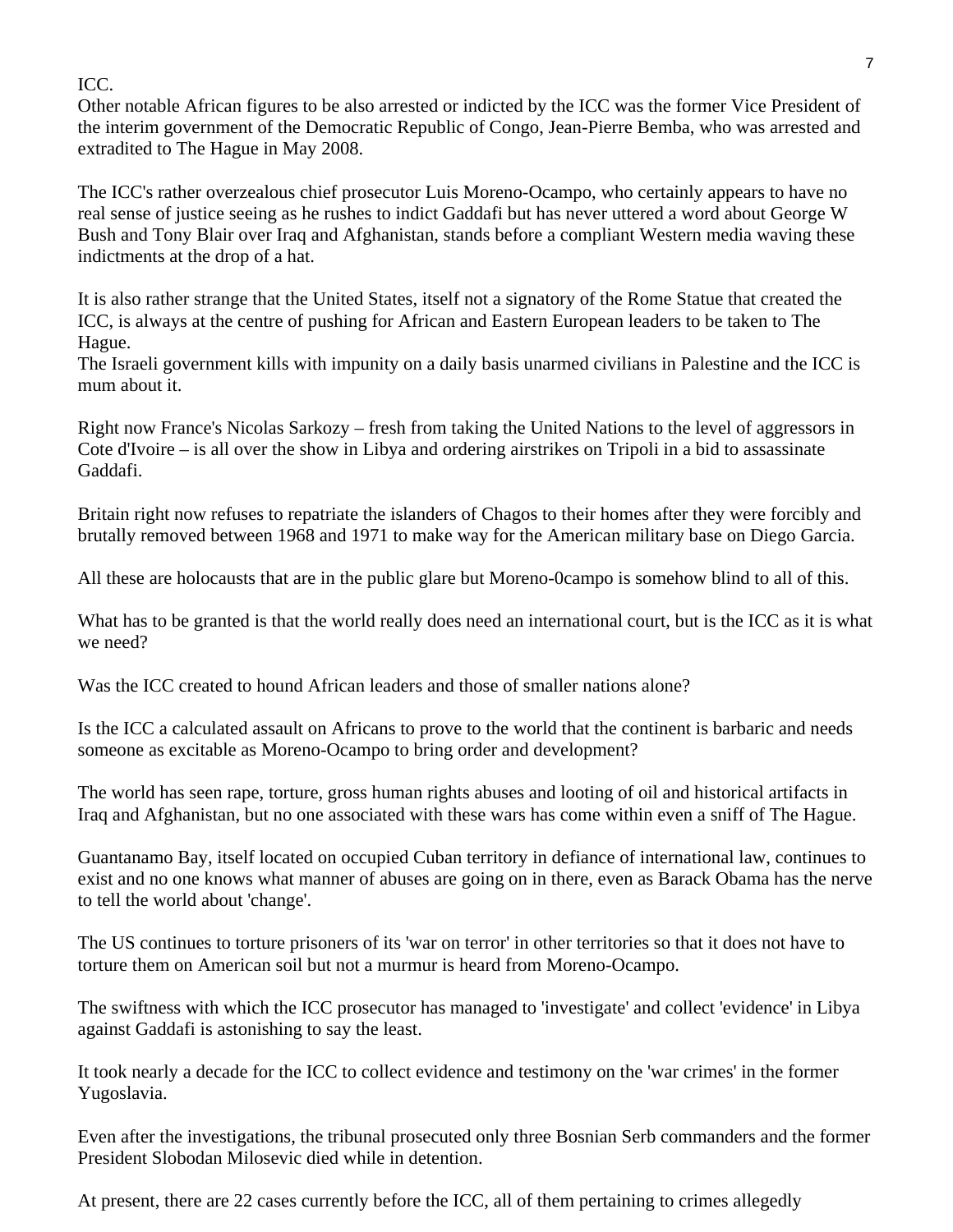committed in five African states: Kenya, Sudan (Darfur), Uganda (the Lord's Resistance Army), the Democratic Republic of Congo, and the Central African Republic.

Moreno-Ocampo is yet to secure any convictions, but not for lack of trying.

Apart from his Libya charade, he is conducting 'preliminary examinations' in Guinea, Nigeria, Cote d'Ivoire among others.

Obama administration officials have expressed support for ICC prosecutions in both Sudan and Kenya (never mind that they will not be party to the Rome Statute).

That is the kind of world that we live in.

In the face of all this, it is no great wonder that the civilized world has ignored Moreno-Ocampo's bleating about arresting al-Bashir and consigning him to The Hague.

African Union commission chair Jean Ping earlier this year said: 'We Africans and the African Union are not against the International Criminal Court. That should be clear.

'We are against (Moreno) Ocampo who is rendering justice with double-standards…Why not Argentina, why not Myanmar ... why not Iraq?'

It should also be borne in mind that no one has ever left ICC either free or alive. It is essentially a hanging court!

Africa should dissociate itself from the ICC until Moreno-Ocampo develops a conscience of sorts, or better still is relieved of his duties.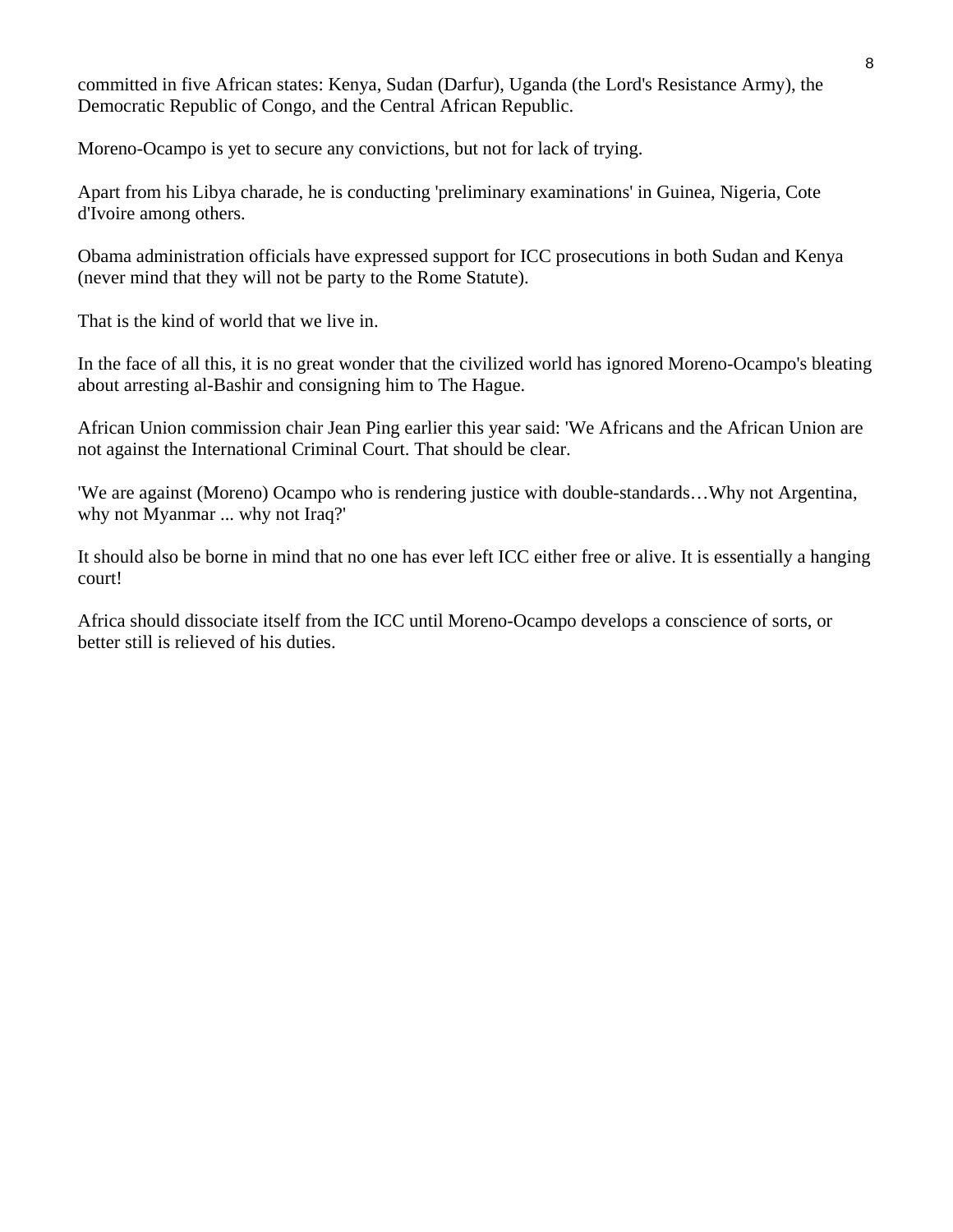CNN Monday, 4 July 2011

#### **Bosnian Serb genocide suspect Mladic refuses to enter plea**

By the CNN Wire Staff

**The Hague, Netherlands (CNN)** -- Bosnian Serb genocide suspect Ratko Mladic Monday refused to enter a plea at his war crimes trial, demanding new lawyers and speaking over the judge until he was removed from the court.

Mladic, who was captured earlier this year after more than 15 years in hiding, was a combative defendant, repeatedly interrupting the U.N. war crimes tribunal's judge.

"You're not allowing me to breathe," the former general said Monday before Judge Alphons Orie ordered him removed from the court and adjourned briefly.

Orie then entered not guilty pleas to all counts against Mladic and adjourned the hearing indefinitely. Monday's appearance was Mladic's second at the International Criminal Tribunal for the former Yugoslavia.

At his first appearance on June 3, Mladic dismissed as "obnoxious" charges against him. "I would like to receive what you've read out just now, these obnoxious charges leveled against me," Mladic said, after the judge recited the charges against him. "I want to read this properly, to give it some proper thought together with my lawyers, because I need more than a month for these monstrous words, the ones that I've never heard before."

Mladic was the commander of Bosnian Serb forces during the civil war in Bosnia-Herzegovina, the bloodiest of the conflicts that accompanied Yugoslavia's breakup in the 1990s.

The 69-year-old is accused of leading a campaign of "ethnic cleansing" against Bosnia's Muslim and Croat populations that included the shelling of Sarajevo and the torture, abuse and rape of civilians. More than 200,000 Muslims and Croats died in the 1992-95 conflict, including nearly 8,000 Muslim men and boys slaughtered at Srebrenica in 1995. It was Europe's worst massacre since World War II.

His first court appearance at The Hague occurred days after he was arrested after more than 15 years in hiding.

During the appearance, he asked for more time to enter a plea, saying he needs more than the 30 days required so he can understand the charges. He was "gravely ill," he said, and had not yet read the documents relating to the charges.

Mladic was asked whether there was any issue relating to his arrest or detention, or any other issue that he wanted to raise.

Mladic -- who repeatedly said he stood up for his country -- said he didn't kill Croats.

"I do not fear any journalist or any people, any nation or ethnicity. I defended my country and people ... now I am defending myself," Mladic said.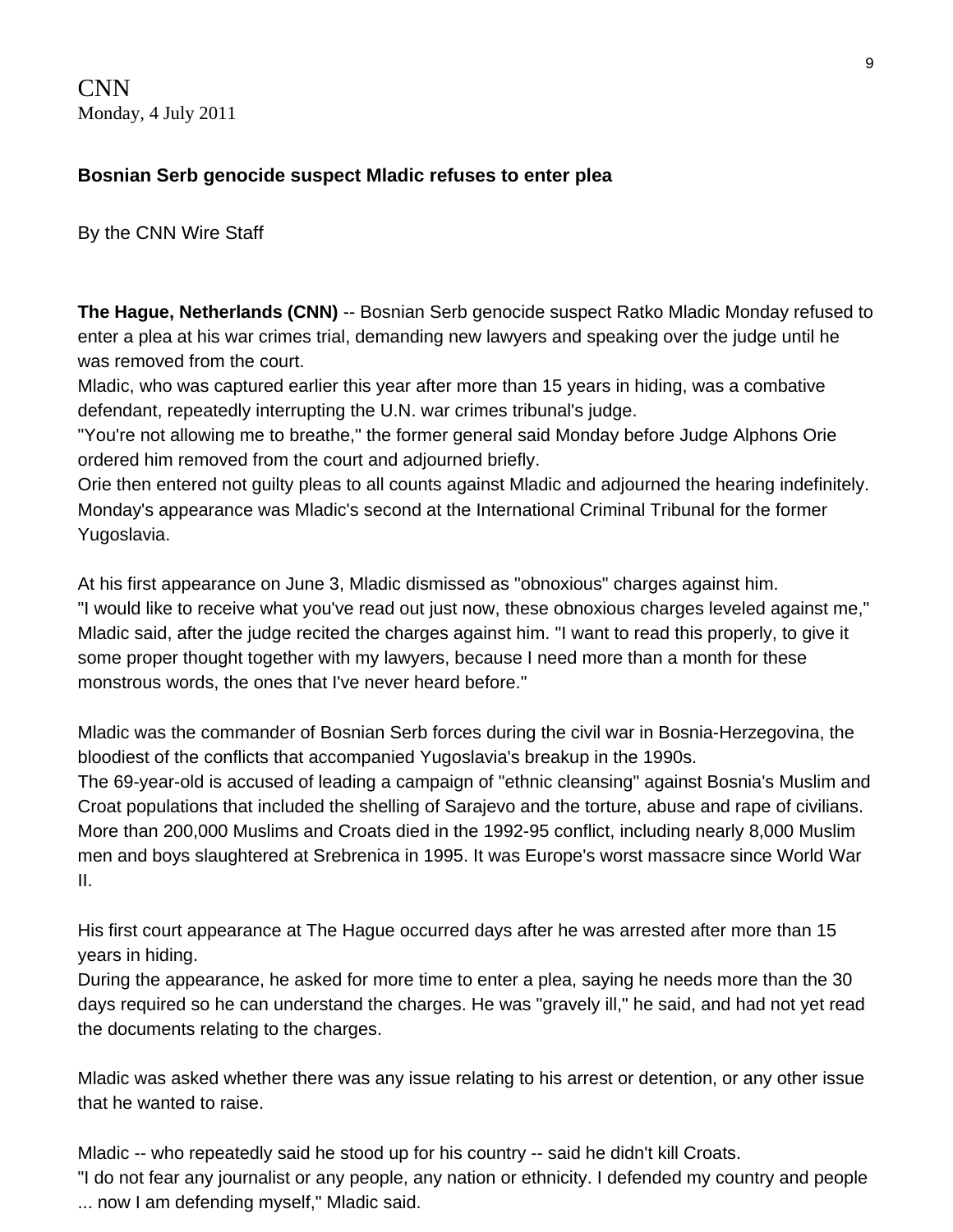"If you want the proceedings to proceed as they should ... I just have to say that I want to live to see that I am a free man. And such as I am, I am defending my country and my people and not Ratko Mladic."

Mladic was taken to The Hague after losing his fight against extradition from Serbia. He was charged with genocide, crimes against humanity and violations of the laws of war. An amended indictment against him was then filed to make sure charges "reflect the most recent developments in the tribunal's case law."

The suspect gave himself up without a fight May 26.

Officials located Mladic in a village north of the Serbian capital after culling information from his former comrades and close family members. It is unclear what source led investigators to the former military commander.

The arrest clears a major hurdle that once stood between Serbia and its long-awaited entrance into the European Union, but the move could also usher in a political backlash from the country's electorate, some of whom consider Mladic a hero.

Other key fugitive war criminal suspects previously captured are Bosnian Serb leader Radovan Karadzic and former Serbian President Slobodan Milosevic, who died in jail in 2006 during his trial at The Hague.

*CNN's Antonia Mortensen, Dan Rivers, Nic Robertson and Ivan Watson contributed to this report.*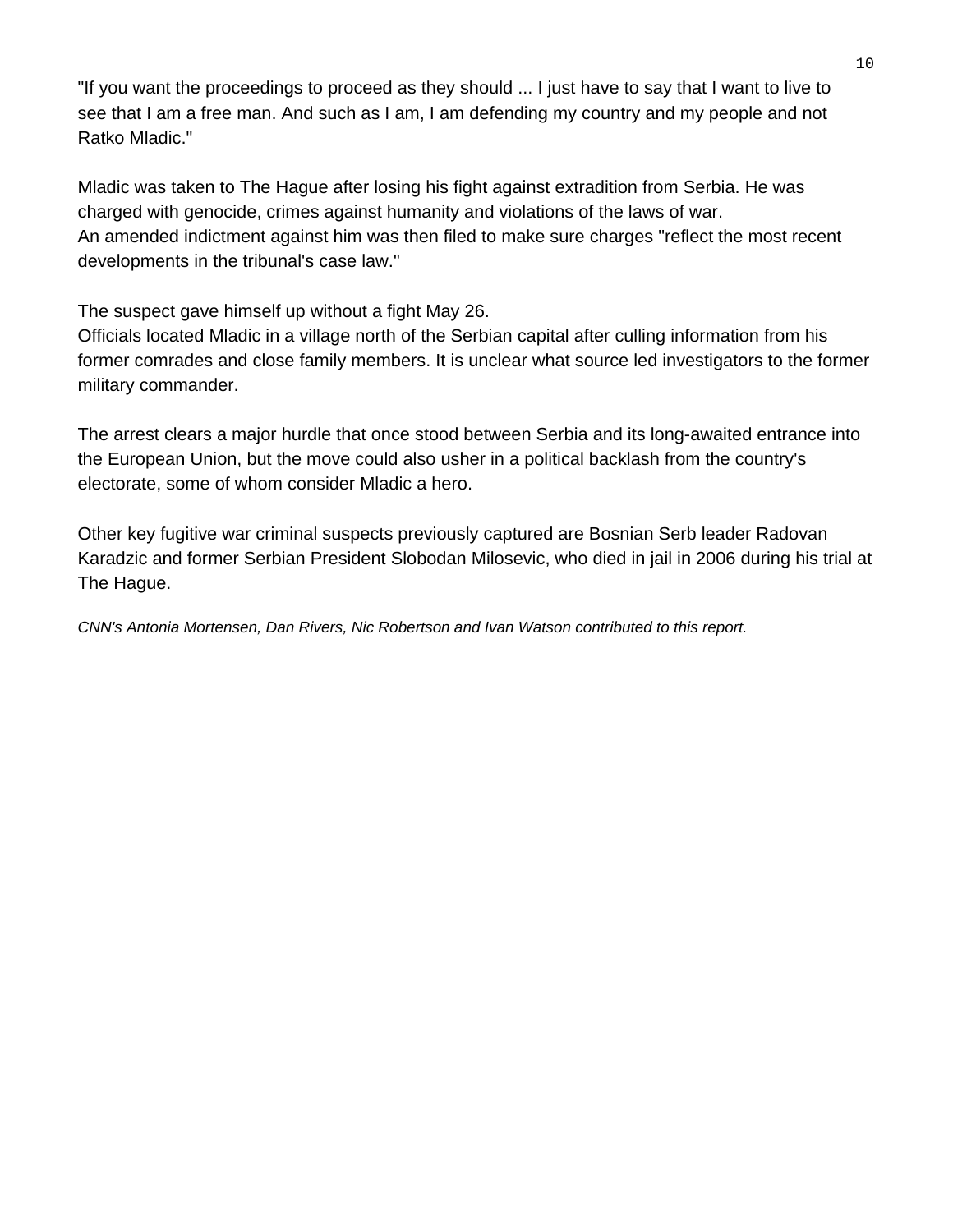#### The Guardian Monday, 4 July 2011

#### **Ratko Mladic removed from war crimes court after being disruptive**

Former Bosnian Serb army chief refused to enter plea and interrupted judge as charges against him were read out



**Ratko Mladic at the international criminal** *or court, from where he was removed f being disruptive as charges against him were read out. Photograph: Pool/Reuters* 

Former Bosnian Serb army removed from the UN war crimes court at The Hague on chief Ratko Mladic was Monday after refusing to enter a plea and disrupting the

judge's attempts to read out the charges against him.

Presiding judge Alphons Orie warned Mladic several times on Monday not to interrupt him as the defendant argued he should be allowed to choose his own lawyers.

"No, no, I'm not going to listen to this without my lawyer," Mladic shouted as he removed his translation headphones when the judge began reading out the charges.

Shortly before guards escorted Mladic from court, he shouted at Orie: "You want to impose my defence. What kind of a court are you?"

After a brief break, Orie resumed the hearing and began reading out the charges against Mladic.

The tribunal judges entered not guilty pleas to 11 charges on Mladic's behalf, which include genocide and relate to the 43-month siege of the Bosnian capital Sarajevo and the massacre of 8,000 Muslim men and boys in Srebrenica.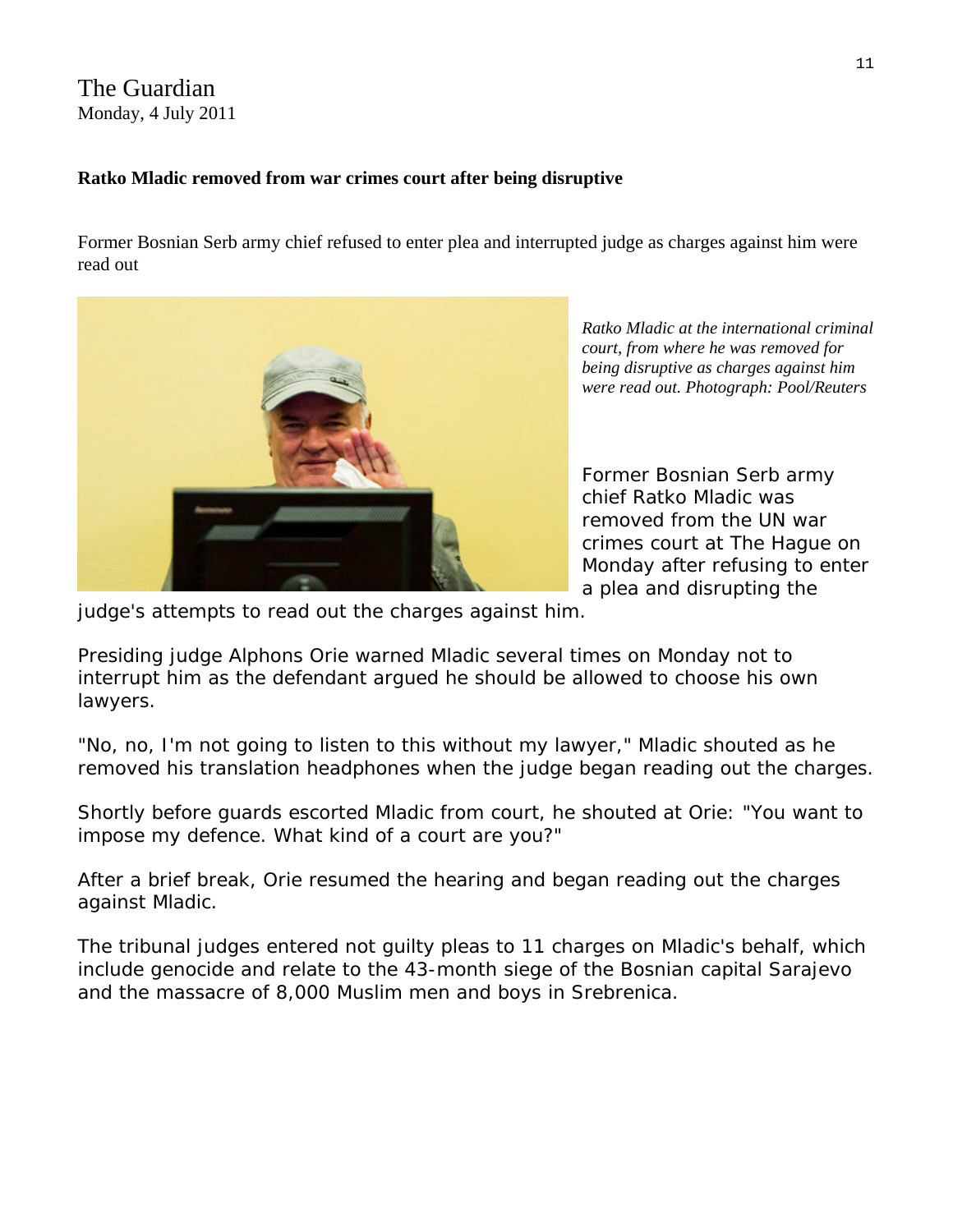Voice of America Sunday, 3 July 2011

#### **Kenyans Support Prosecution of 'Masterminds' of Post-Election Violence, Says Rights Official**

#### Peter Clottey



Photo: Reuters

*Three Kenyan suspects (back row, from L to R), William Ruto (L), Henry Kosgey (C) and Joshua Arap Sang (R), accused of crimes against humanity in their country's post-election violence in 2007-08, make their initial appearance at the International Criminal Court in The Hague, April 7, 2011* 

Hassan Omar of Kenya's National Commission on Human Rights says there is overwhelming support for the trial by the International Criminal Court of the alleged perpetrators of post-election violence four years ago.

In March, the ICC issued summonses to six senior politicians and government officials implicated in the fighting.

Violence between supporters of the two opposing presidential candidates left more than 1,300 people dead and hundreds of thousands displaced.

At its Friday summit in Equatorial Guinea, the African Union renewed its call for the UN Security Council to defer the investigation for 12 months until Kenya can reform its judicial system to handle the case.

The AU's call follows other unsuccessful efforts by Kenya to have the council suspend the probe. The UN body has the power to delay the trials for one year, though it cannot stop the ICC proceedings.

Omar said the African Union erred in its call, and said Kenyans are "tired" of attempts by senior officials of the unity government to thwart the trial.

"It's a very desperate attempt by insiders of the [Mwai] Kibaki government to look for every avenue to defer The Hague trial and then to refer them back into Kenya, so that they can then manipulate the case internally," said Omar.

"One realizes that Africa like other parts of the world is probably the safe-haven of impunity," said Omar. "The Kenyan people do really want these trials to go on.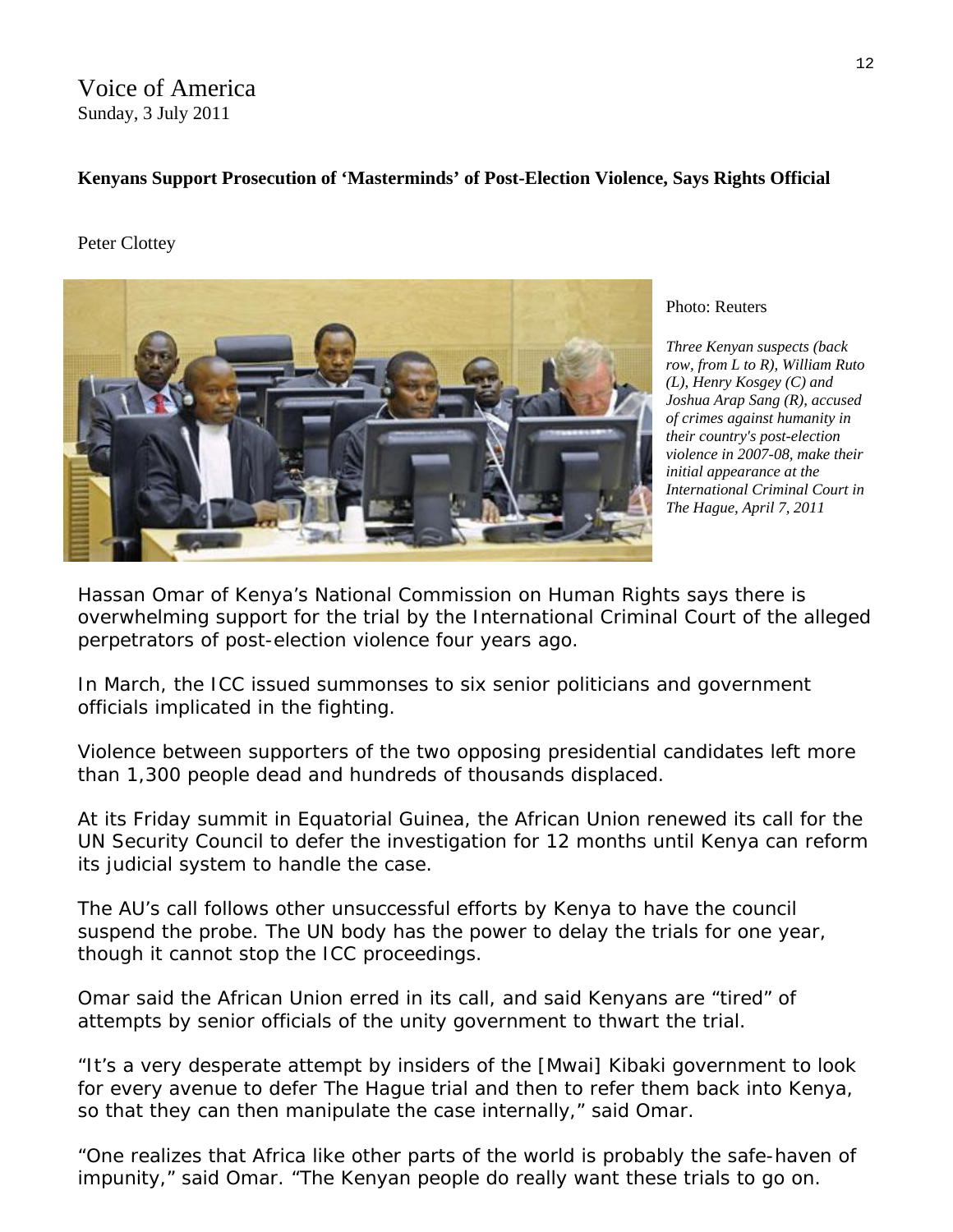[They] are committed in their majority to ensure the perpetrators of post-election violence are held to account."

Some analysts say the ICC's continued probe could create tensions and a potentially violent environment during next year's elections.

But, Omar said the trial in The Hague will proceed, despite the AU's opposition.

"Kenyans have matured in the political sense," said Omar, "[and] they will not agree to slit each other's throats merely on account of six Kenyans going to [trial] in The Hague."

The suspects include Finance Minister Uhuru Kenyatta, Industrialization Minister Henry Kosgey and suspended Education Minister William Ruto.

The others are secretary to the cabinet, Francis Kirimi Muthaura, former police Chief Mohammed Hussein Ali and radio executive Joshua Arap Sang.

The ICC is considered to be a court of last resort which acts only when nation states are unwilling or unable to try those accused of genocide, crimes against humanity and war crimes.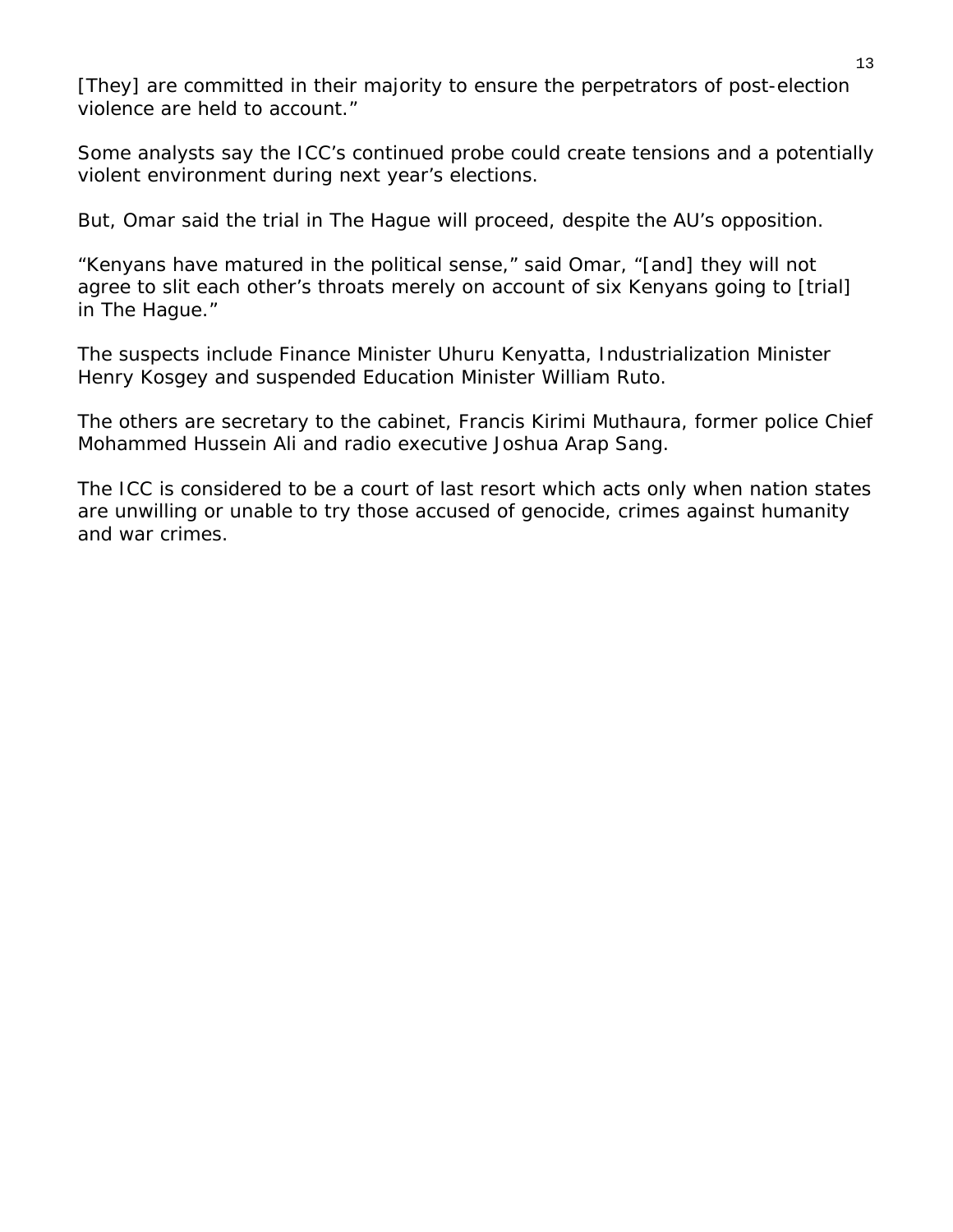#### The Daily Observer (Banjul) Sunday, 3 July 2011

#### **Africa: Bensouda - ICC Protecting Africans, Not Targeting Them**

Fatou Bom Bensouda, the Gambian-borned deputy prosecutor of the International Criminal Court (ICC) has rejected charges it [ICC] unfairly targets Africa, saying the victims were also Africans and that indictments were led by referrals from Africans themselves.

Bensouda is in Ivory Coast to lay the ground work for a possible investigation of war crimes relating to a violent power struggle between President Alassane Ouattara and former president Laurent Gbabgo over a disputed poll. In a joint interview with Reuters and France's TV5 in the Ivorian capital, Abidjan on Wednesday, Bensouda said the high rate of referrals in Africa could just as easily show that leaders on the continent were taking their responsibilities to international justice seriously.

Critics including African Union president Jean Ping have accused ICC prosecutor Luis Moreno-Ocampo of double standards for so far only targeting crimes committed in Africa. "Any time, I hear this about ICC targeting Africa, ICC doing double justice (standards), it saddens me, especially as an African woman. But most of these conflicts are happening on the continent. The ICC's concentration on Africa is always as a result of the engagement of the African people with ICC" she said.

In January, the African Union backed a plan by Kenya to call for the UN Security Council to defer or suspend trials from taking place for serious crimes committed during its disputed vote at the end of 2007, in which 1,200 were killed. Kenya wants to try them in its own courts, but the ICC prosecutor argues it failed to take action for years afterwards. "We say that ICC is targeting Africans, but all of the victims in our cases in Africa are African victims. They are not from another continent. And they're the ones who are suffering these crimes," Bensouda concluded.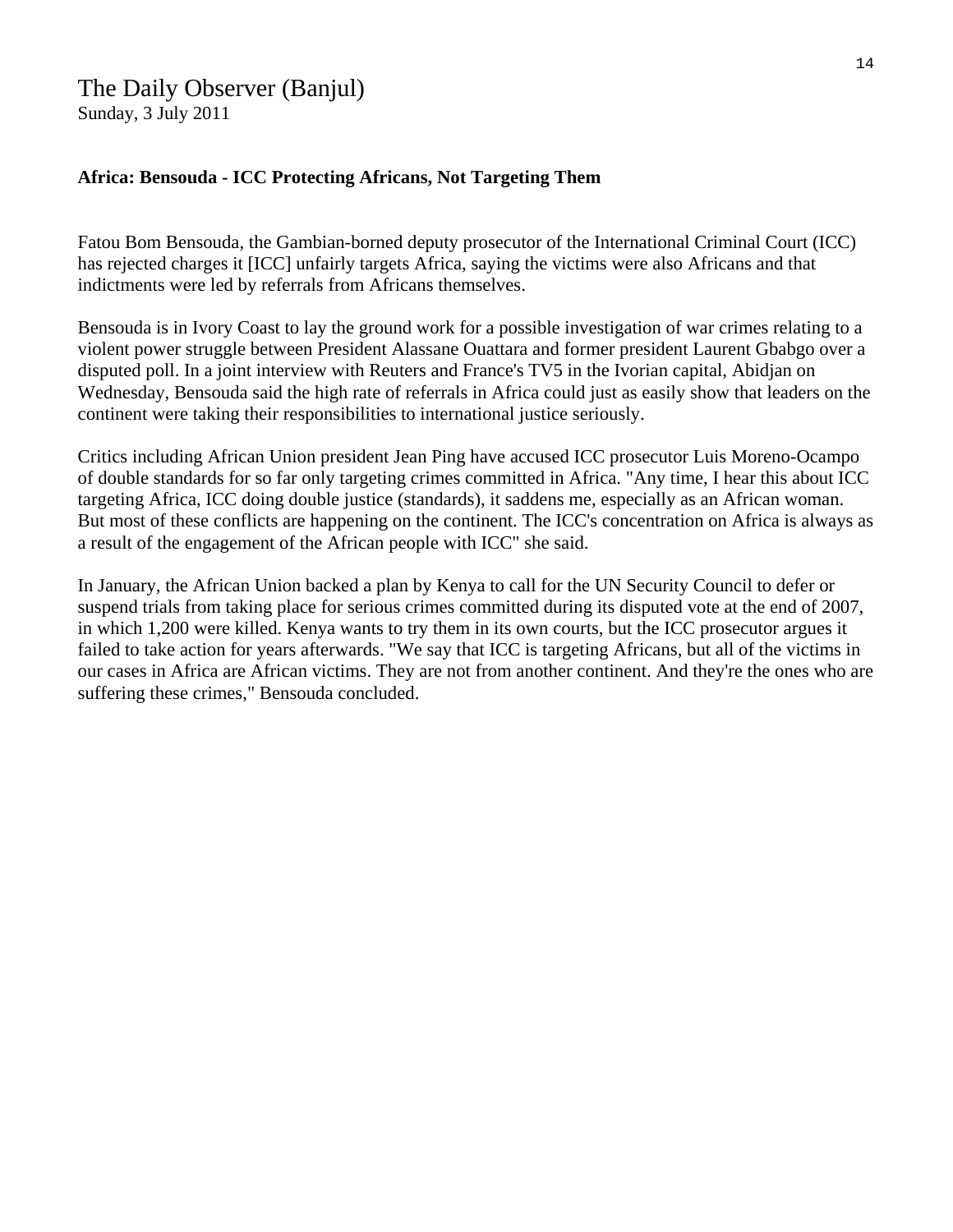Reuters Monday, 4 July 2011

#### **Libya - Will UN Resolution 1973 Only Hamstring The ICC's Arrest Warrant?**

#### By Graeme Mackay

*Libya's leader Muammar Gaddafi appears in a live broadcast on state television in Tripoli in this still image taken from video March 15, 2011.* 

Well, UN Resolution 1973 limitations or not, few can be in any doubt that British and French airstrikes in particular, since military action against [Libya](http://uk.ibtimes.com/topics/detail/533/libya/)n Government forces began on 19 March 2011, have done their utmost to expedite Colonel Muammar Qaddafi's passage to the hereafter. This is of course in his role as Commander-in-Chief of [Libya](http://uk.ibtimes.com/topics/detail/533/libya/)'s Armed Forces, not as Head of State, or to cause regime change, which are both expressly forbidden under the terms

of the said Resolution.

Yet here we are after over 100 days since military action by NATO commenced, and although severely weakened by the Alliance's firepower, with no Air Force or Navy left and incapable of striking his external enemies back, the sly old fox remains defiant and determined to continue the fight.

Never were the rebel Libyan forces capable of defeating the Libyan Government forces on their own and it is really only in this past week that there have been signs that a turning point in the rebels' favour may have been reached. Confirmation by "Free Libya" in Benghazi on 01 July 2011, that the oil pipeline supplying the Az-Zawiya refinery outside Tripoli from the Awbari oilfield had been severed, gives heart to the rebel forces frustrated by the limits of their own armed forces and NATO's air strikes.

Colonel Qaddafi's strongest advantage against his enemies must surely be his loyal coterie of followers and his relatively better trained and disciplined Army. Although of late it has been reported that these have continued to dwindle, it would appear that there is still a sufficient hard-core remaining to encourage his hopes of achieving at least a stalemate.

That is not to suggest that the Libyan Army has been anything but seriously weakened. Speaking to Jonathan Beale of BBC News Europe on 26 June 2011 from his Naples HQ, French Canadian Lieutenant General Charles Bouchard told the reporter that the Alliance is winning the war against Qaddafi:

"We have significantly destroyed his military capacity to the point that he now has no capability to run any offensive."

General Bouchard warned that the Libyan Army "is shielding themselves and using civilians as human shields", citing the example of a multiple rocket launcher being driven inside a house whilst the woman of the house was hanging out her washing on its flat roof.

Despite accidental bombings which have killed many civilians, General Bouchard went on to state when asked about Qaddafi's condemnation of NATO as "murderers and barbarians":

"I believe that he is the murderer. He is the man that's lost the moral authority to command his people."